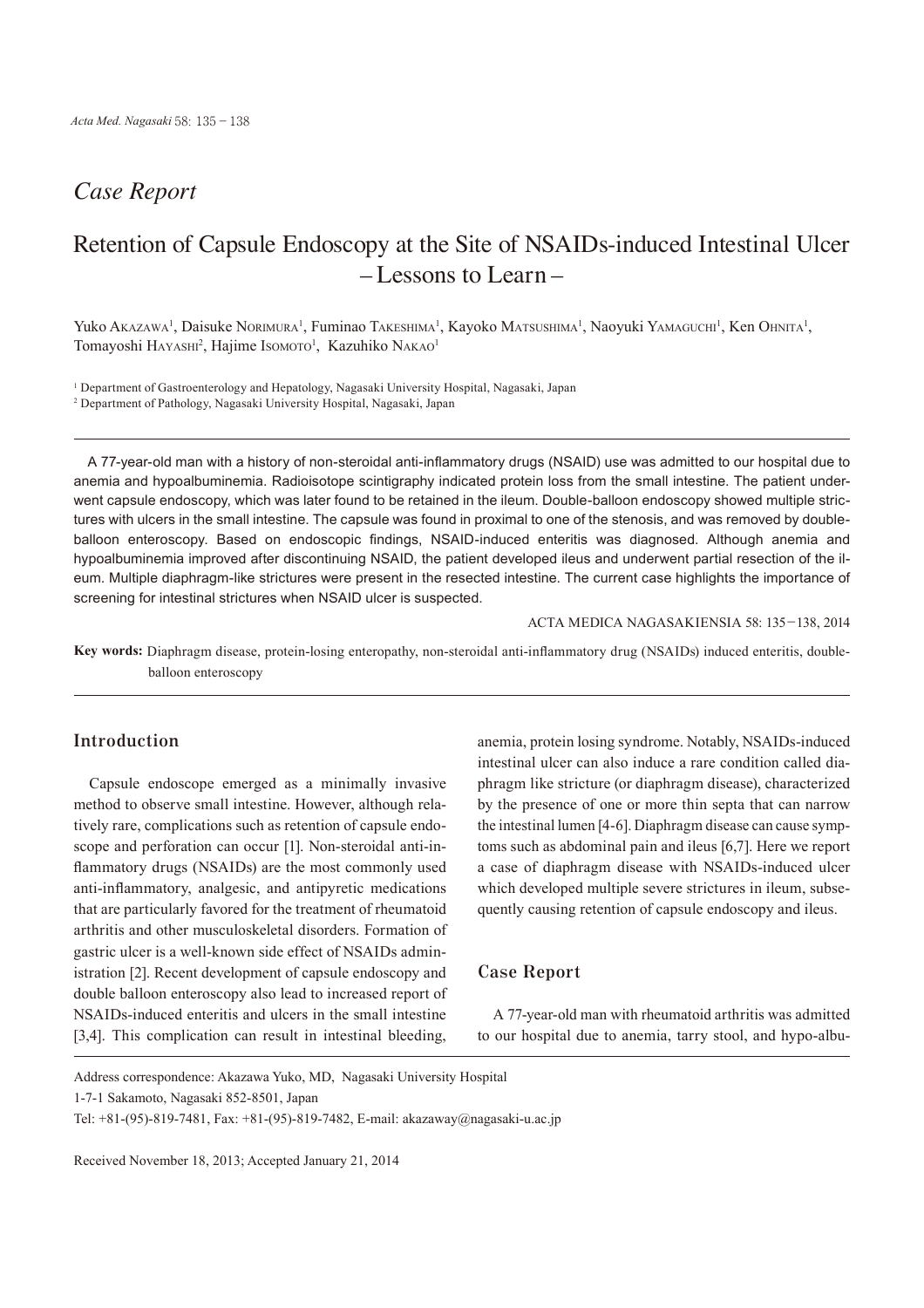minemia (serum albumin; 1.9 g/dL). He had a history of heavy NSAIDs use for a few years. Esophagogastroduodenoscopy and total colonoscopy showed no abnormalities. The source of bleeding was not detected either by abdominal ultrasound or computed tomography (CT). Urinalysis was negative for proteinuria. <sup>99m</sup>Tc-labeled human serum albumin scintigraphy indicated protein loss from small intestine (Figure 1a-1b). Capsule endoscopy showed multiple ileal strictures with active ulcers. Upon watchful follow up after the initiation of the examination, capsule endoscopy was not discharged for several days although the patient had no symptoms. Abdominal radiography examination confirmed retention of the capsule endoscope. Oral double-balloon enteroscopy was performed in an attempt to retrieve the capsule and to further examine the small intestine. Multiple annular ulcers with mild strictures and reddish mucosa were observed in the ileum. (Figure 2a-2c). Double-balloon endoscope managed to pass through a few strictures. The capsule was retained proximal to one of the stenosis and was removed using a net snare (Figure 2d). The patient was diagnosed as NSAIDs-induced ulcers after ruling out the other diseases such as malignant lymphoma and tuberculosis based on the intestinal endoscopic findings, serological tests, and pathological findings. Since location of the ulcers and 99mTc scintigraphy activity were similar, it was considered that protein loss was due to NSAIDs ulcers and en-



**Figure 1.** 99m Tc labeled human serum albumin scintigraphy showed high up-take of small intestine, indicating protein loss from small intestine (Figure1a-1b), and after discontinuing NSAIDs, the high up-take disappeared. (Figure 1c-1d).

136 Yuko Akazawa et al.: NSAIDs-induced Intestinal Ulcer



**Figure 2.** Double balloon enteroscopy showing multiple ulcers and mild strictures. (Figure 2a-2c). Double balloon enteroscope managed to pass through a few strictures without endoscopic balloon dilation. The retained capsule endoscope was found proximal to one of the strictures, and was removed by net snare (Figure 2d).

teropathy. After the NSAIDs was discontinued and density liquid diet was started, anemia and hypo-albuminemia showed improvement. However, after 3 weeks, the patient complained nausea and vomiting. Abdominal radiography and CT showed ileus and obstruction of the small intestine, which was controlled by trans-nasal ileus tube. After the recovery from ileus symptoms, oral double-balloon enteroscopy was performed for the second time in order to observe the severity of strictures and in an attempt to perform balloon dilation. In the mid ileum, a severe stricture with a pin-hole opening was found (Figure 3a-3c). Radiography with contrast showed a few more short strictures at the anal side (Figure 4). Although ulcerations had improved, the



**Figure 3.** Upon the second double-balloon enteroscopy, the severe stricture with a pin-hole opening was observed (Figure 3a-3c, arrows).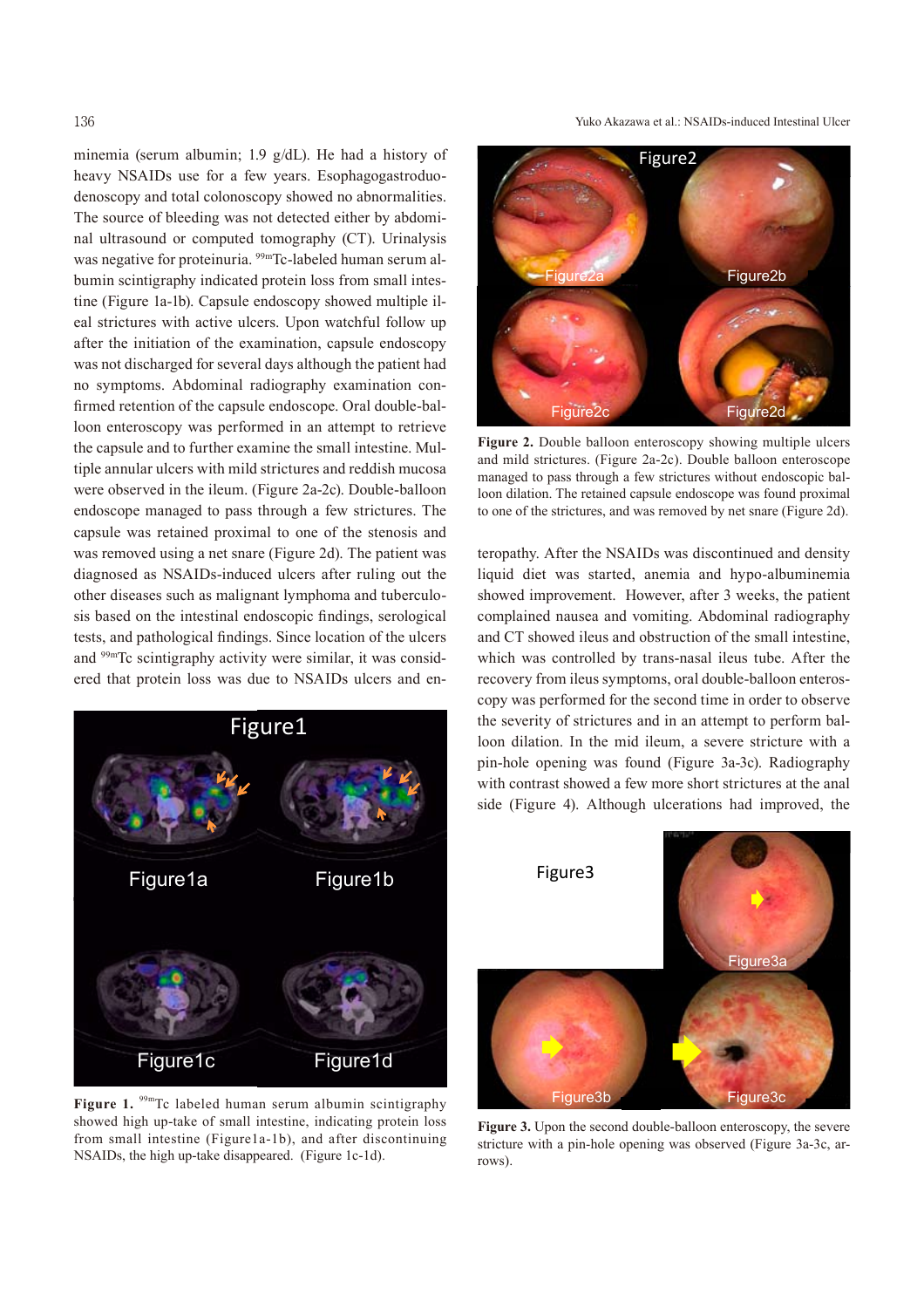strictures had become more severe than the lesions observed during the first double-balloon enteroscopy examination. It was evident that this condition could not be resolved by endoscopic procedures. Subsequently, the patient underwent the surgical partial resection of the ileum. One segment of small bowel measuring 39 cm in length was taken from the mid ileum. The resected intestine showed multiple stricture bands along the mucosal surface as seen in Figure 5. Pathological examination showed hypertrophy and fibrosis of the submucosal layer at the site of strictures, which was consistent with a diaphragm disease induced by NSAIDs therapy. Neither granuloma nor malignancy was observed. The patient has been free of symptoms after the surgery.



**Figure 4.** Radiography with contrast administration upon double balloon enteroscopy showed diaphragm-like strictures (arrows). Thick arrow indicates the pin-hole stricture that was observed by double balloon enteroscopy.



**Figure 5.** Surgical resection of the ileum proved multiple stricture bands along the mucosal surface (yellow arrows), and the marking was clipped just at the oral side of pin-hole stricture (white arrows).

### **Discussion**

The current case showed NSAIDs-induced annular ulcers and concentric stenosis, which caused an incidental retention of capsule endoscopy. Diaphragm disease is a relatively rare small-intestinal lesion associated with NSAIDs which was first reported in 1980s [5]. Diaphragm strictures are usually formed by multiple thin, concentric, 2- to 4-mm thick diaphragm like septa in the small intestine [5,8] Recently, double-balloon enteroscopy and capsule endoscopy emerged as newly developed tools that allow the direct examination of NSAIDs ulcers, which lead to increased reports demonstrating endoscopic images of NSAIDs-induced enteritis including several cases of diaphragm strictures [4,7,9-11]. Decrease in prostaglandin (PG) production is considered to be the main cause of small bowel injuries due to NSAIDs [9,10]. NSAIDs are thought to inhibit mucosal PG synthesis by inhibiting COX-1 activity, which is pivotal in maintaining homeostasis of intestinal mucosa. Pathological findings of diaphragm disease are fibrosis in the submucosal and thickening of the mucosa, while the proper muscle layer is usually intact [9]. Clinical presentation of diaphragm disease is nonspecific and may include gastrointestinal obstructive symptoms, anemia, or abdominal pain [1]. Of note, in this patient, double-balloon enteroscopy might have shown relatively active and healing phase of endoscopic findings of NSAIDs enteropathy. In active phase, doubleballoon enteroscopy showed multiple active ulcers and reddish edematous mucosa in the ileum with protein losing enteropathy, but the stenosis was mild and double-balloon enteroscopy scope could pass through the lesions. On the other hand, in healing phase, the mucosal inflammation and protein losing enteropathy had improved but the stenosis became more severe. Retention of the capsule endoscope occurs in approximately 0.75% of capsule endoscopy examinations [12]. While incidents of capsule retention are known to be as high as 13% in Crohn's disease, it is generally less recognized that the NSAIDs ulcer can also induce such condition [13]. Most of the current guidelines propose performing radiography to identify stenosis if Crohn's disease is a known or suspected diagnosis, especially when patients have obstructive symptoms or abdominal pain. Notably, stenosis induced by NSAIDs ulcers can be challenging to diagnose by radiography as the stricture is short and show pseudo-fold patterns. Indeed, study by Matsumoto *et al*. showed that radiography was able to depict small mucosal defects in only 17% of the patients that had stenosis induced by NSAIDs [7]. A newly developed "patency capsule", a self-dissolving capsule mimicking capsule endoscopy, is shown to be an useful tool for estimating stenosis prior to capsule endoscopy [14]. Since combination of radi